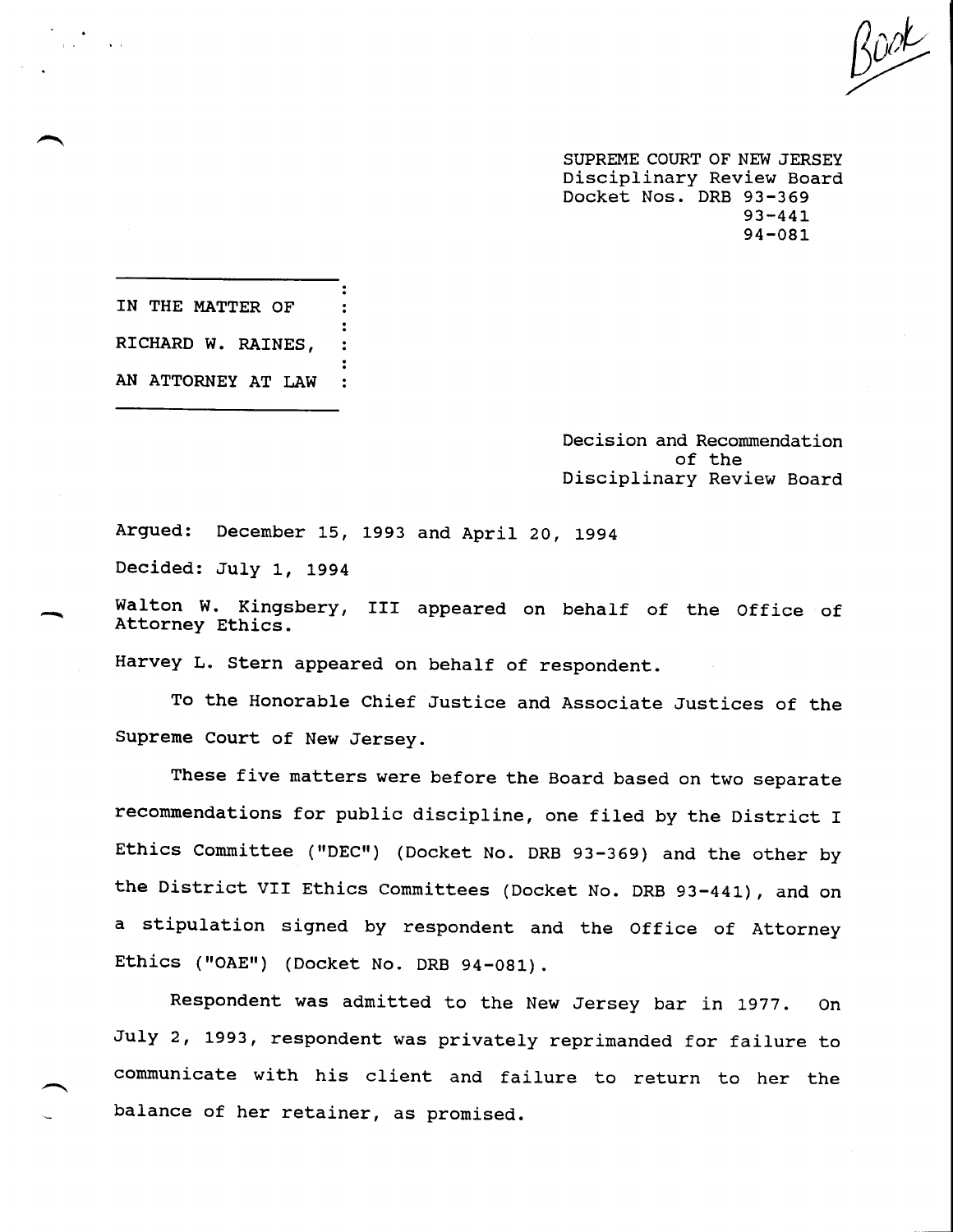I. DRB Docket No. 93-369 (District Docket No. I-91-045E)

This matter was first reviewed by the Board on December 15, 1993. It stemmed from a complaint charging respondent with lack of diligence in his representation of Edward R. Smith in a criminal matter. During the course of the investigation, however, Mr. Smith passed away. Accordingly, a first amended formal complaint was filed, charging respondent only with a violation of the bona fide office rule for the year 1987.

When service of the complaint at three different addresses proved unsuccessful, the OAE furnished the DEC with the name of the attorney who was representing respondent in other pending ethics matters, Harvey L. Stern. Counsel agreed to accept service of the complaint. The amended complaint was forwarded to counsel by regular mail on February 16, 1993, and by certified mail on March 9, 1993. By letter dated March 31, 1993, the DEC secretary reminded counsel that an answer should have been filed within ten days of the receipt of the complaint and that the failure to do so could result in an additional charge of violation of RPC 8.1(b). Also, by letter dated April 29, 1993, the panel chair requested that counsel contact him about a possible hearing date. It was agreed that July 29, 1993 was a convenient date for respondent's counsel. Prior to the hearing date, on June 18, 1993, counsel advised the presenter that he was willing to stipulate to respondent's failure to maintain a bona fide office, a violation of  $R. 1:21-1(a)$  and RPC 5.5(a). That conversation was confirmed by the presenter's letter to counsel, dated June 18, 1993. Exhibit P-

 $\overline{c}$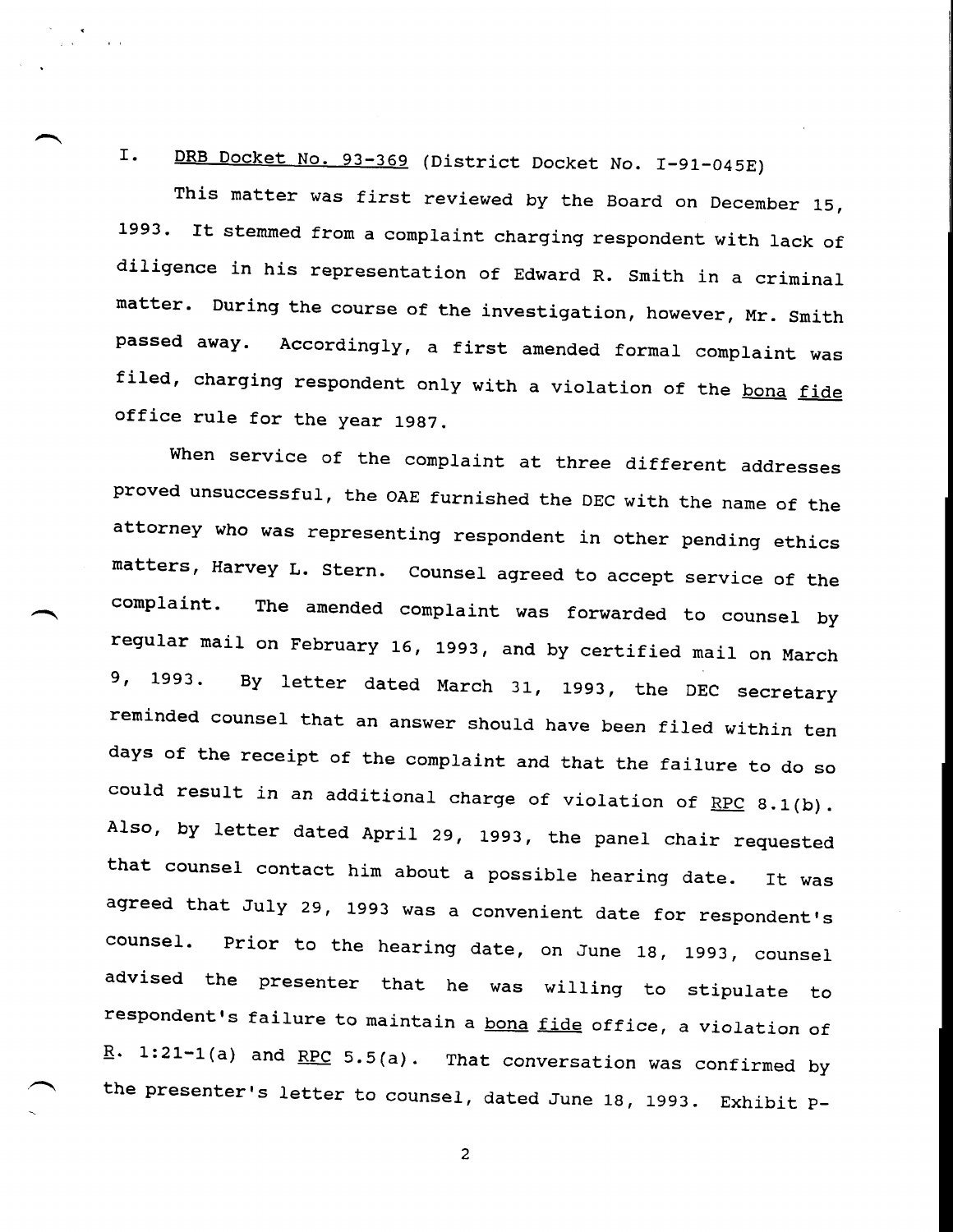9. That letter also reminded counsel that the rules required that an answer be filed, notwithstanding the stipulation. Counsel, however, did not file an answer. In addition, counsel failed to appear at the July 29, 1993 DEC hearing. When the panel chair telephoned counsel's office approximately one-half hour after the hearing was scheduled to begin, he was informed by counsel's secretary that counsel was in court that morning and that the DEC hearing was not listed on his calendar. The secretary was asked to inform counsel that the hearing would be going forward without him and that he should telephone the panel chair at the earliest opportunity. Approximately twenty minutes later, counsel telephoned the panel chair. He informed the chair that he had been in court that morning and had intended to telephone the hearing panel prior to the hearing, but had neglected to do so. Counsel confirmed his prior conversation with the presenter about stipulating to respondent's failure to maintain a bona fide office.

At the conclusion of the DEC hearing, the panel concluded that, in the year 1987, respondent had practiced law without maintaining a bona fide office in New Jersey, in violation of  $R$ .  $1:21-1(a)$  and  $RPC$  5.5(a). The panel also found that respondent had violated RPC 8.1(b), by failing to file an answer to the complaint and to appear at the DEC hearing.

At the Board hearing, counsel conceded that respondent had not maintained a bona fide office and had failed to cooperate with the DEC (although counsel recognized that the latter might be his, not respondent's, fault). In mitigation, counsel argued that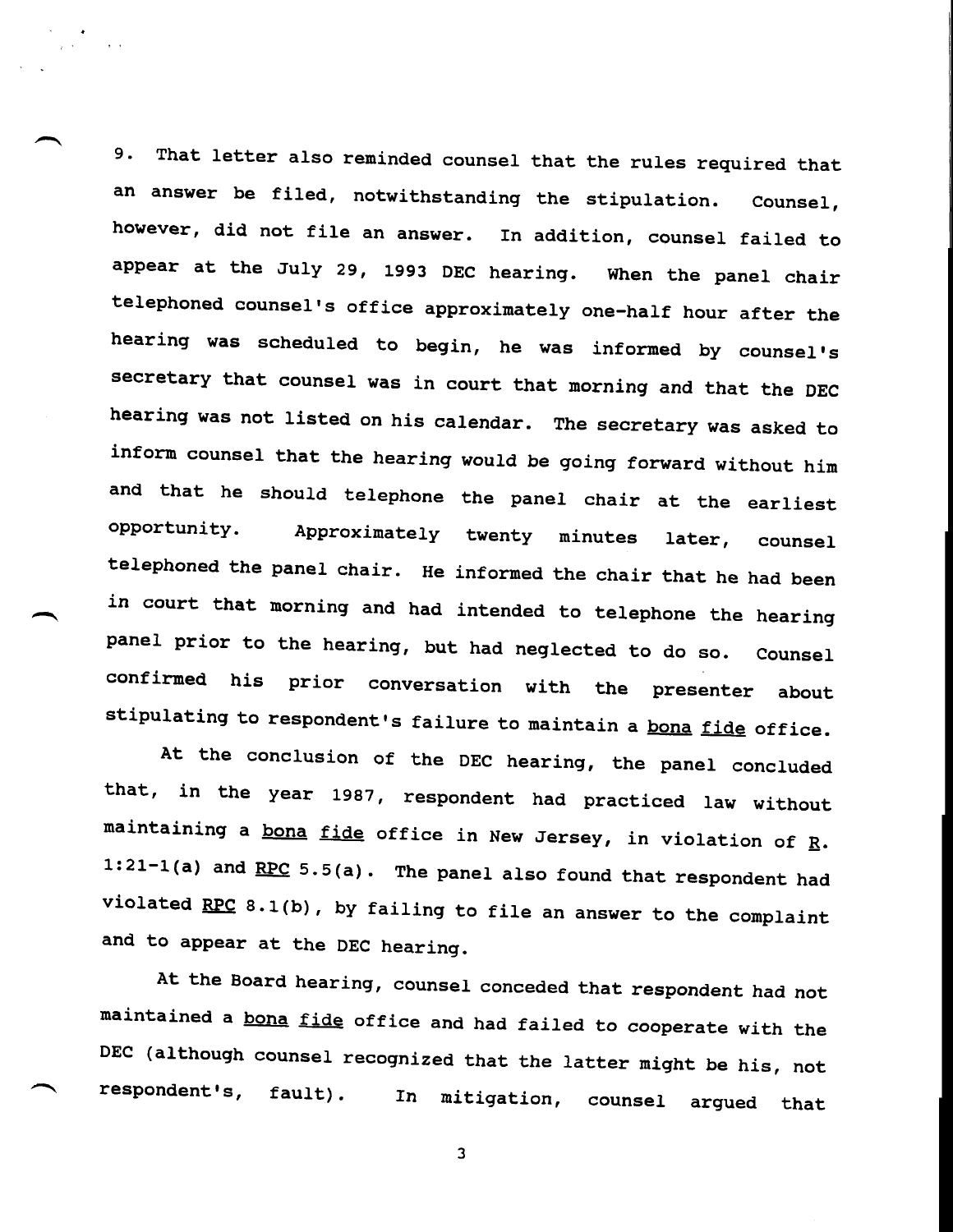respondent had been addicted to alcohol and drugs during the period in question. When it was pointed out to counsel that there was no evidence of those addictions in the record, counsel informed the Board that such evidence had been submitted in connection with other pending ethics matters. Counsel mistakenly believed that all ethics matters against respondent were to be reviewed by the Board on December 15, 1993. Upon being apprised that that was not so, counsel requested that all matters be consolidated prior to action by the Board. Counsel also expressed a willingness to stipulate to the allegations in the pending matters. Given these representations, the Board determined to consolidate all matters against respondent. By letter dated January 11, 1994, the Board directed that the OAE take over the investigation and prosecution of two pending matters (Ward and Green) before the DEC and also act as presenter in the matter under Docket No. DRB 93-441, soon to be scheduled for the Board's review, as well as any additional proceedings under Docket No. DRB 93-369. By stipulation dated March 7, 1994, respondent admitted certain ethics violations in the Ward and Green matters, which are the subject matter of Docket No. DRB 94-081, below.

## II. Docket No. DRB 93-441

A. The Thomas Green Matter (Docket No. VII-92-020E)

The formal complaint charged respondent with violations of RPC 1.1(a) and RPC 1.3 in a criminal matter. Respondent declined to answer the complaints. Specifically, in 1989, the Green family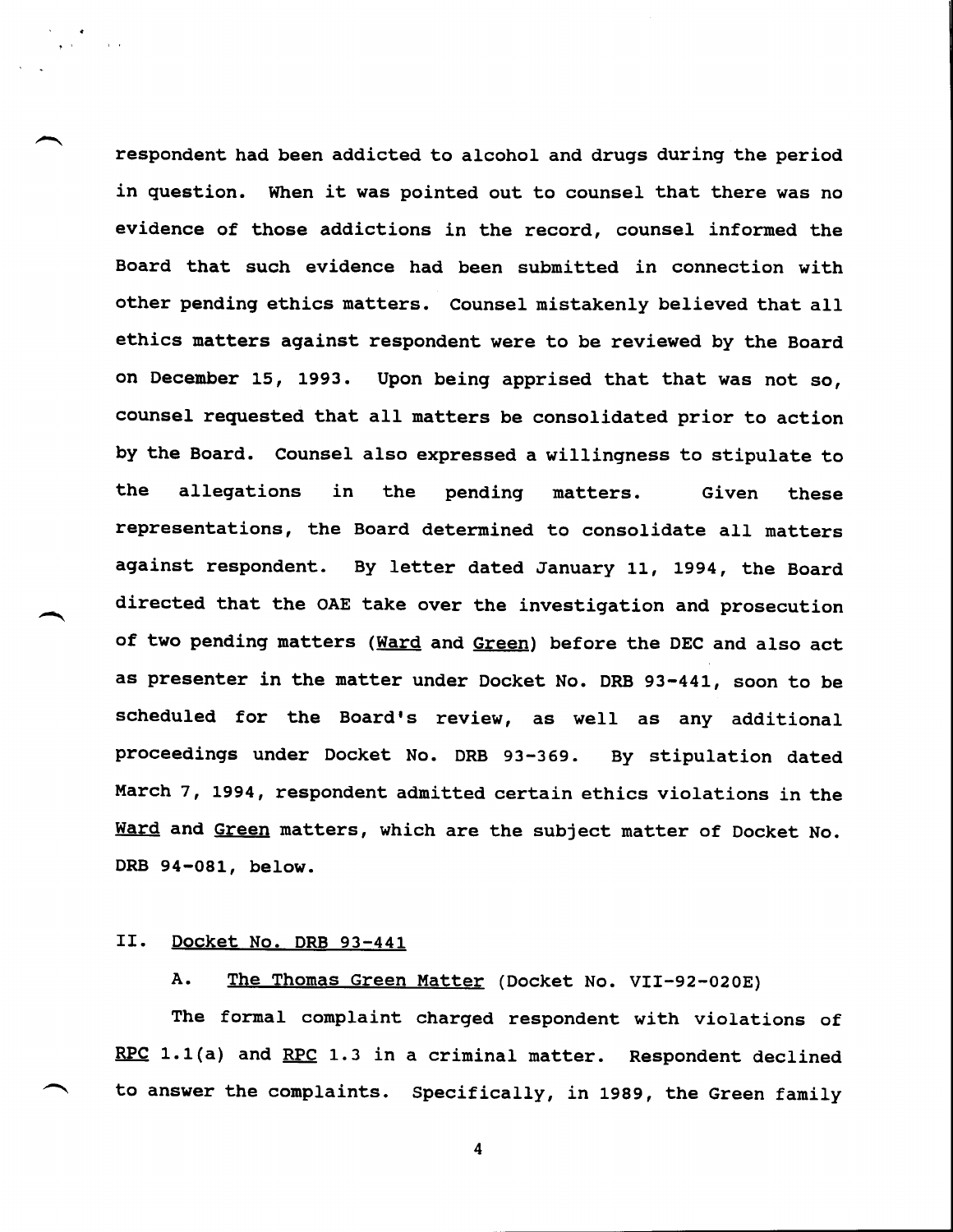hired respondent to represent Thomas Green in connection with his indictment for homicide. Respondent agreed to represent Mr. Green for \$7,000 plus expenses. The fee was paid entirely to respondent in increments over the course of his representation of Mr. Green.

During the preparation of the case for trial, Mr. Green asked respondent to retain an investigator to identify and locate witnesses to testify that, although Mr. Green was present at the time of the crime, he had not been involved in the murder. Because, however, Mr. Green did not give respondent a fee for such purpose, respondent never retained an investigator. In November 1990, respondent tried Mr. Green's case before a jury, which returned a guilty verdict. Mr. Green asked respondent to file a motion to set aside the verdict. Respondent failed to do so.

Sentencing had been scheduled for January 2, 1991. Shortly before that date, however, respondent learned from the sentencing judge's chambers that the Parole Department had not completed its Pre-Sentencing Investigation (PSI). On the assumption that sentencing would not occur on January 2, 1991, respondent did not appear at the sentencing proceeding, although Mr. Green was present. It was respondent's belief that the sentencing would not take place because the PSI had not been completed. Respondent, however, did not seek the court's permission not to appear and did not advise Mr. Green of his intention not to be present. On that date, the court adjourned the sentencing for two weeks. Thereafter, respondent failed to appear at the rescheduled date, offering no explanation or excuse for his absence.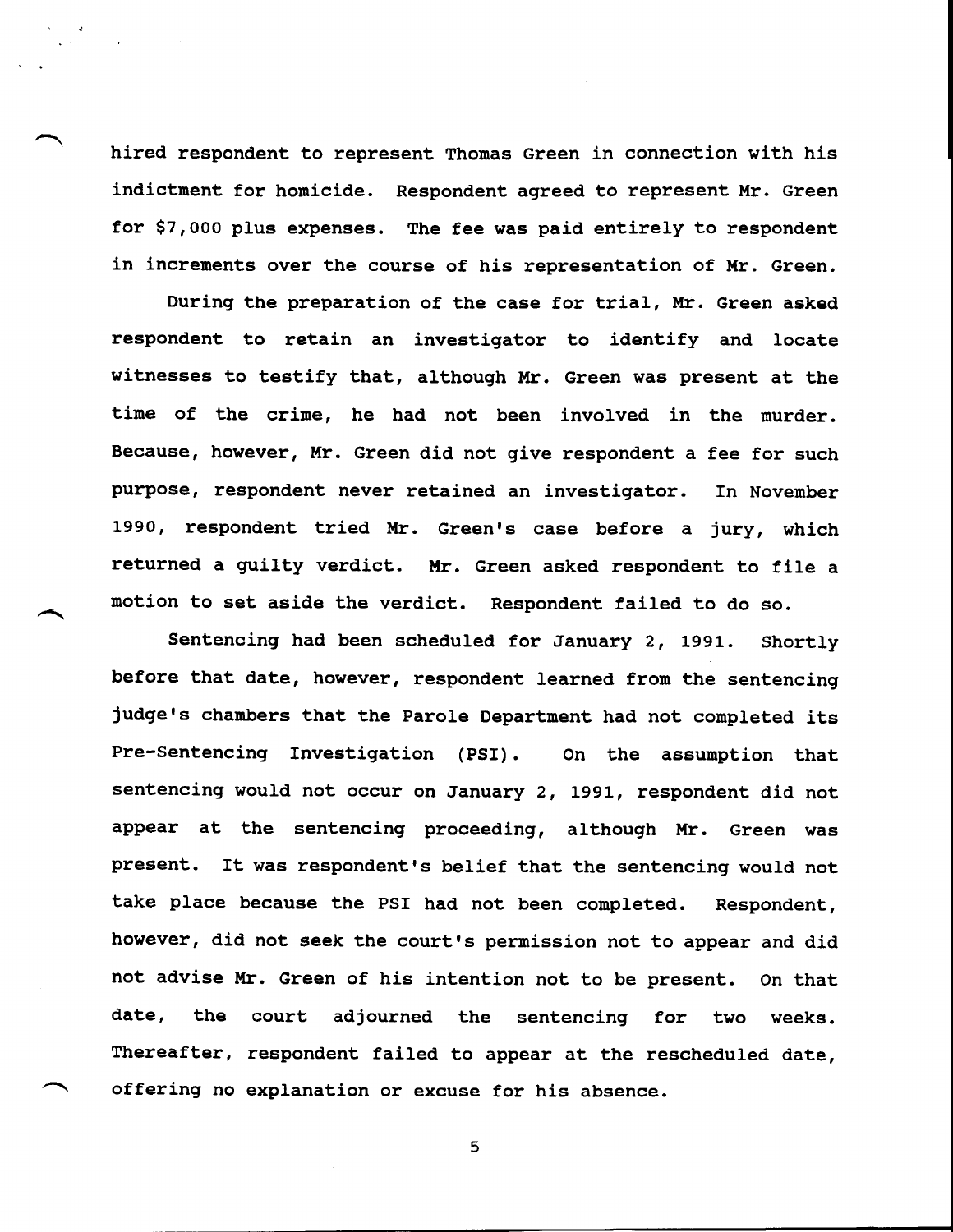In addition, after the jury returned a guilty verdict, respondent accepted \$1,250 in two installments from Mr. Green's family to file an appeal. Respondent never filed the appeal.

Moreover, on October 11, 1990, before the beginning of the trial on the Green matter, respondent was declared ineligible to practice law in New Jersey for his failure to pay the 1990 annual **assessment to the Client removed from the** ineligible list until February 28, 1991. Respondent was not

## B. Possession of Crack Cocaine Matter (District XIV-91-003E)

On January 4, 1991, respondent was arrested for possession of crack cocaine and charged with the disorderly persons offense of failure to make lawful disposition of a controlled dangerous substance, in violation of N.J.S.A. 2C:25-10c. On April 16, 1991, respondent was granted a conditional discharge and placed under supervisory treatment, pursuant to N.J.S.A. 2C:36A-1, for a period of one year. He was also ordered to pay fines and penalties of \$595.

Thereafter, respondent participated in an out-patient supervisory treatment program run by Catholic Charities. After respondent returned to using alcohol and drugs, in September 1991, he was admitted into the Bowling Green Institute for additional inhouse patient treatment. At the conclusion of such treatment, respondent was transferred to a halfway house in Philadelphia. Throughout 1991, respondent repeatedly sought treatment, but relapsed, spending time in the Delaware Recovery Center, the Mount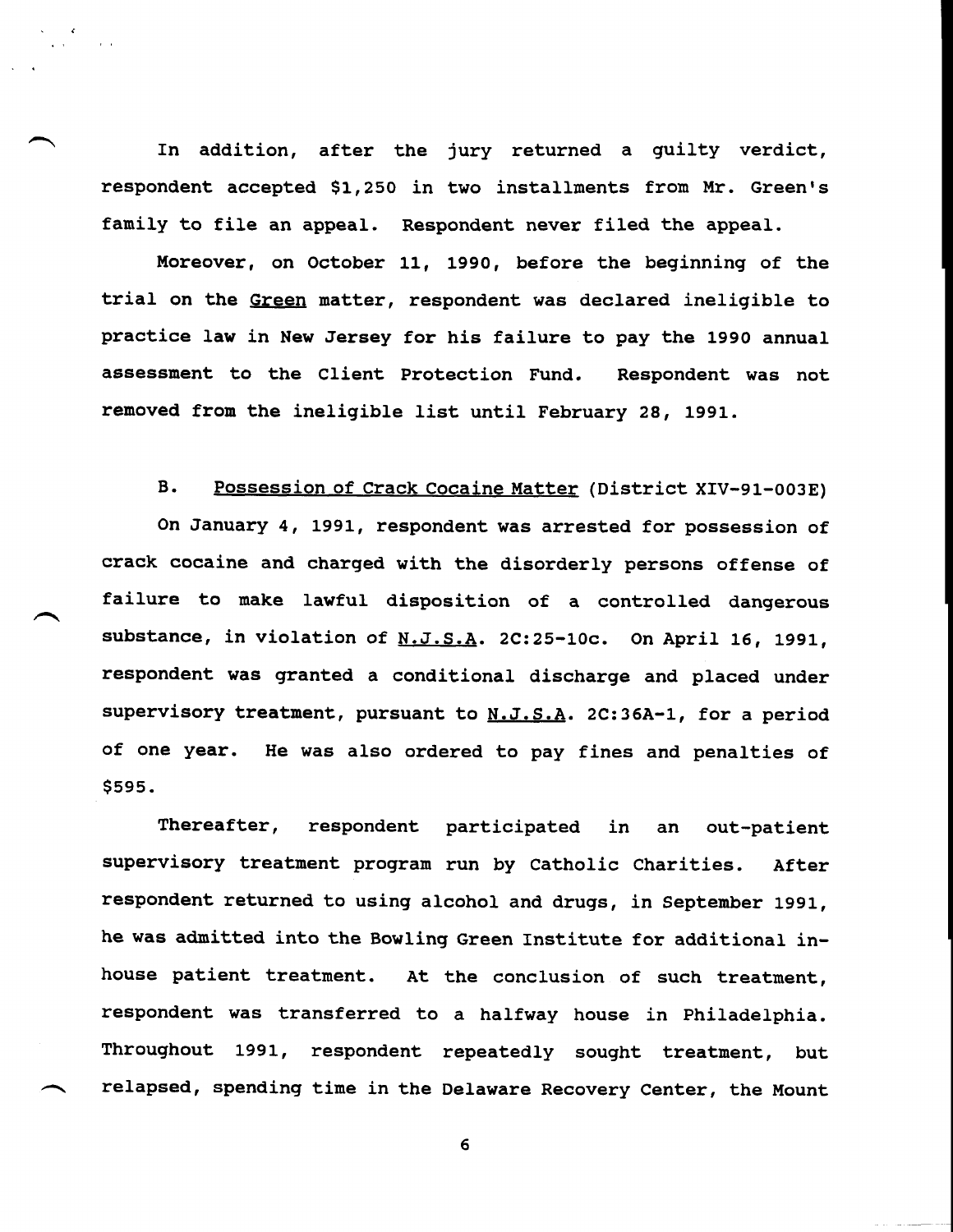Sinai Hospital, in Philadelphia, and another halfway house in Philadelphia. Despite treatment, respondent continued using alcohol and drugs until the end of 1991.

On January 7, 1992, respondent began a course of treatment with the Somerset Project, in Philadelphia. He also started attending Alcoholics Anonymous meetings and returned to church activities. Since January 1992, respondent has submitted to biweekly urinalysis, with consistent negative results for drugs and alcohol. In March 1992, he was selected as a staff member of the Somerset Project and given responsibility for one of its transitional living houses. In November 1992, he was promoted to the position of Assistant Coordinator.

# \* \* \*

At the conclusion of the DEC hearing, the panel found that respondent had grossly neglected the Green matter, by failing to file a motion to set aside the verdict, by failing to appear at the adjourned date of sentencing, and by failing to file an appeal, in violation of  $RPC$  1.1(a). The panel also found that respondent had engaged in the unauthorized practice of law, in violation of RPC 5.5(a), by representing Mr. Green at a time when he was ineligible to practice law for failure to pay the annual assessment to the Client Protection Fund. Lastly, the panel found that respondent's arrest for crack cocaine constituted criminal conduct that adversely reflected on his fitness to practice law, in violation of RPC 8.4(b). In mitigation, the panel considered that respondent's misconduct had been a direct result of his addictions,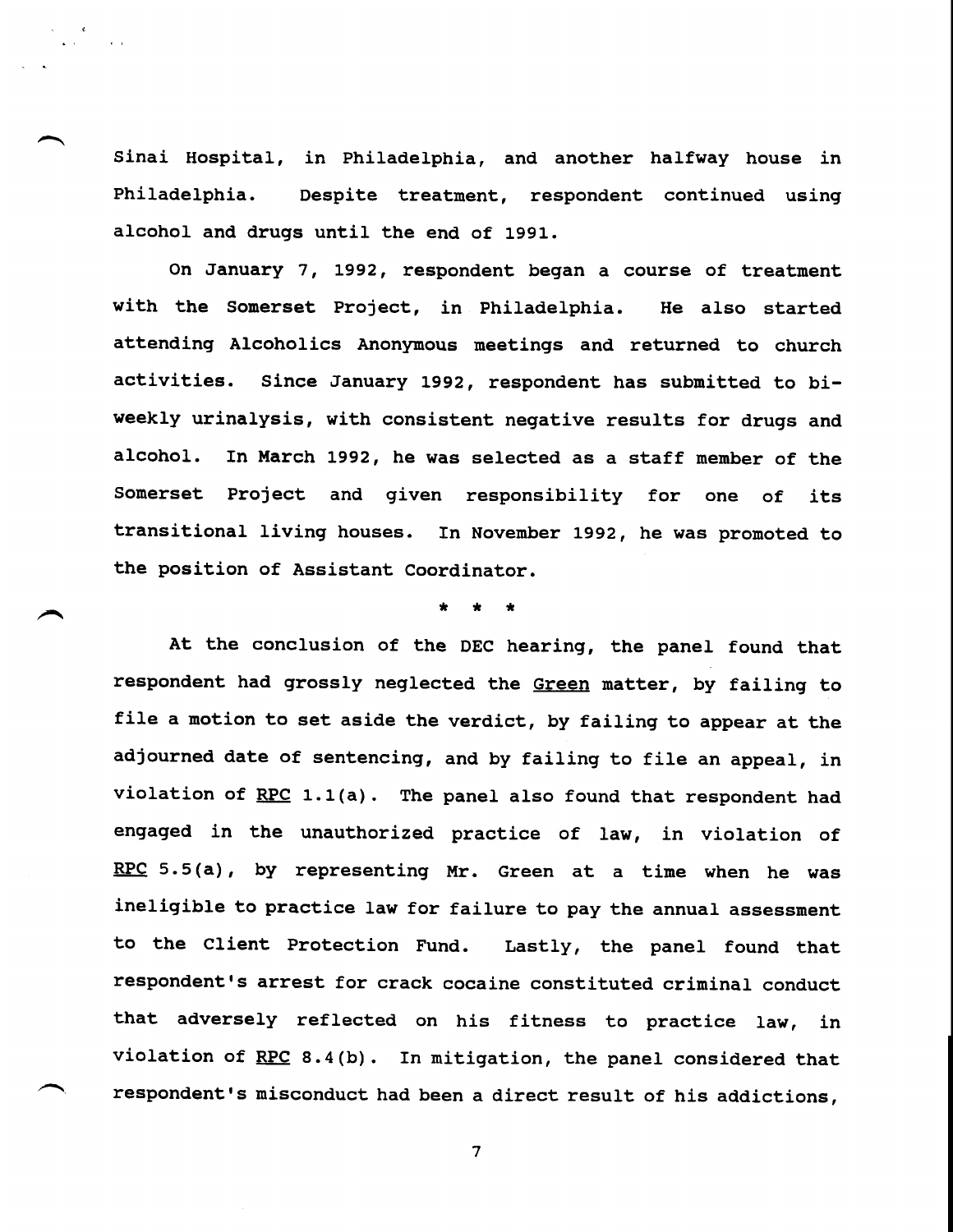that he had expressed genuine regret for his conduct and that he has overcome his addictions to become, once again, a productive member of the society.

#### III. Docket No. DRB 94-081

## A. The Ward Matter (Docket No. XIV-94-030E, formerly Docket No, VC-92-OIIE)

This matter was the subject of a disciplinary stipulation between respondent and the OAE. The stipulation states, in relevant part, that

a) In or about April 1991, grievant and respondent met in East Orange and negotiated a fee of \$630.00 for respondent's representation in a change-of-name application. Grievant paid \$210.00 at the first meeting and later paid the balance of \$420.00 to respondent.

b) Between April and November 1991, grievant called respondent repeatedly to inquire as to respondent's progress in the matter. Respondent replied to grievant that the matter was proceeding in due course.

c) From and after November 1991, respondent ceased all communication with grievant.

d) Contrary to respondent's representations to grievant, the name-change action was never commenced. Respondent did not refund any portion of the \$630.00 fee.

e) By virtue of the foregoing, respondent violated RPC  $1.1(a)$  (gross negligence) and RPC  $8.4(c)$  $(qross \tneq1iqence)$  and RPC 8.4(c) (misrepresentation).

B. The Eugene Green Matter (Docket No. XIV-94-029E, formerly Docket No. VC-91-O36E

This matter was also the subject of a stipulation between respondent and the OAE. The stipulation states as follows: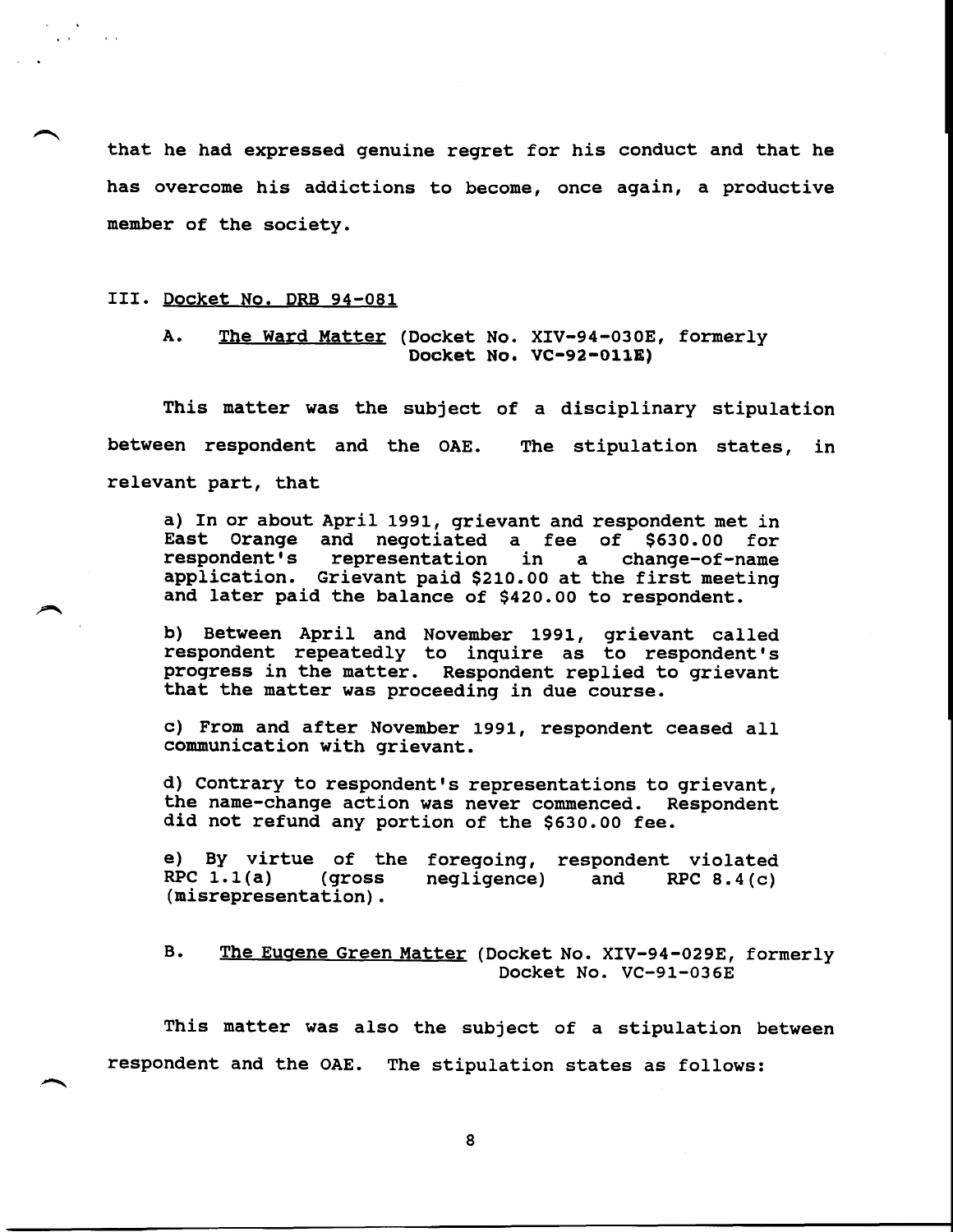a) In January 1990, grievant's sister paid respondent \$500.00 to review the grievant's trial records and to meet with grievant at the New York Prison where grievant was incarcerated.

b) Respondent received the trial records, but did not review them and did not meet with grievant.

c) Grievant and his sister called respondent numerous times on the telephone to obtain progress reports and were unable to speak with respondent.

d) Grievant eventually requested his trial records back from respondent, but again respondent refused to reply or send the records.

e) By virtue of the foregoing, respondent violated RPC l.l(a) (gross negligence), RPC 1.3 (lack of diligence), RPC 1.4 (failure to communicate), and RPC 1.16 (failure to properly terminate representation).

> $\star$  $\bullet$

The stipulation encompassing the Ward and the Green matters

also cited the following aggravating and mitigating factors:

7. Respondent has been disciplined in the past, having received a private reprimand on July 3, 1993, for violations of RPC 1.4(a) and RPC 3.2. (Exhibit C).

8. In addition, there are presently pending before the Board three additional matters, DRB 93-369 (I-91-045E) and DRB [93-441] (XIV-91-003E and VII-92-020E), in which the Hearing Panels below recommended public discipline.

9. Respondent contends that, at the time of the events forming the basis for the two above-recited grievances, respondent was an alcoholic and drug abuser and was incapable of performing his professional responsibilities in a competent manner.

i0. Since that time, respondent has undergone treatment for alcoholism and drug abuse and has reformed and no longer uses alcohol or controlled dangerous substances.

Although the OAE made no mention in the stipulation of the discipline that should be imposed for respondent's ethics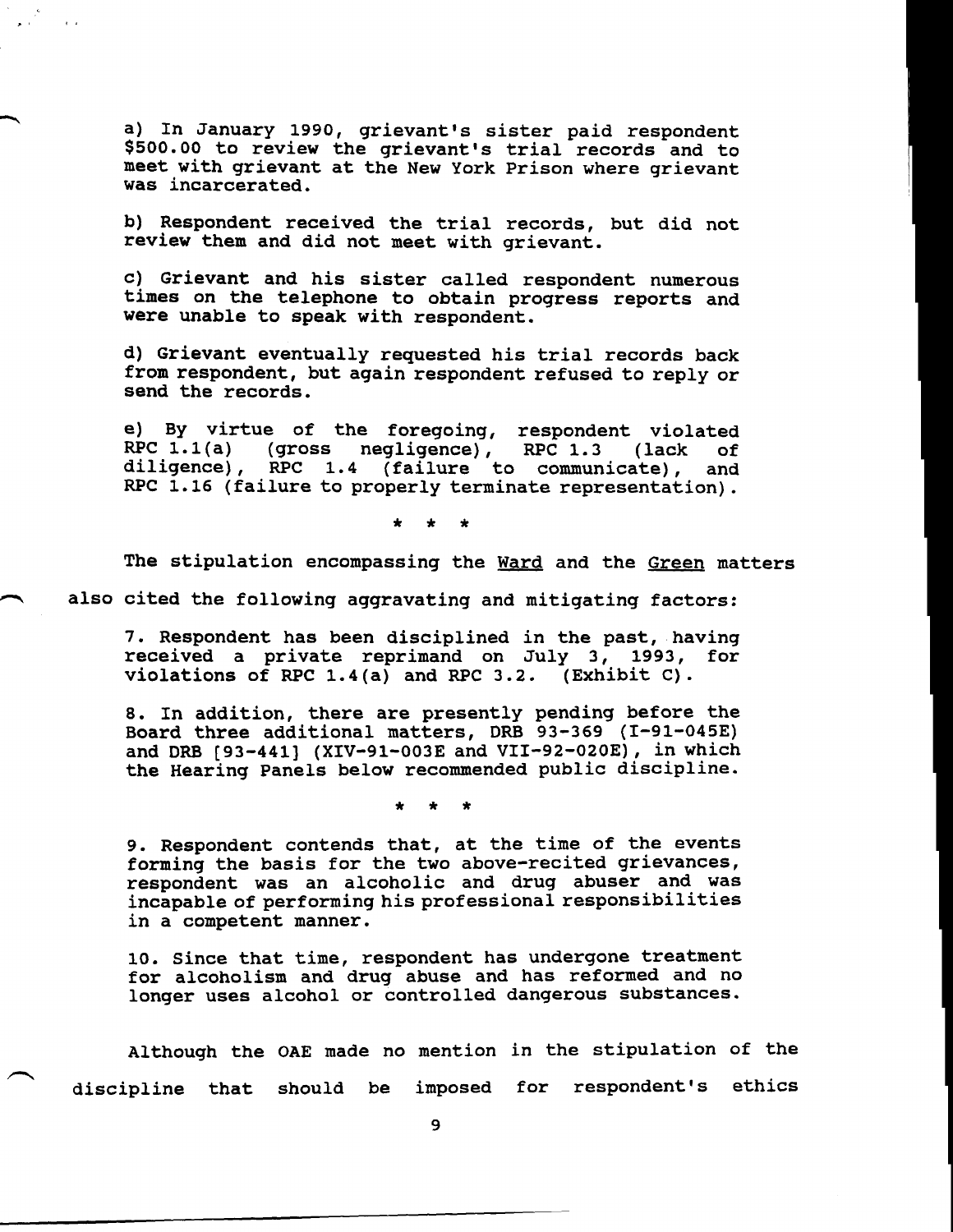violations, it recommended that respondent submit to periodic drug and alcohol screening and that his restoration to practice be conditioned on a proctorship for a period of two years. At the Board hearing, however, the OAE urged the Board to recommend a sixmonth suspension. Respondent's counsel, on the other hand, argued that, if a period of suspension were to be imposed, it should be made retroactive to December 15, 1993, when respondent first appeared before the Board on the matter under Docket No. DRB 93- 369.

### CONCLUSION AND RECOMMENDATION

Upon a de novo review of the record, the Board is satisfied that the evidence clearly and convincingly establishes that respondent acted unethically in all five matters. The Board is not convinced, however, that respondent violated RPC  $8.1(b)$  in Docket No. DRB 93-369. There is no proof that respondent's failure to file an answer and to appear at the DEC hearing was his fault, rather than his counsel's. Accordingly, the Board recommends that the charge of failure to cooperate with the DEC be dismissed.

The balance of the ethics charges, however, was proven by clear and convincing evidence.

Respondent failed to maintain a bona fide office in 1987; failed to act with diligence in and grossly neglected the Thomas Green matter (RPC 1.3 and RPC 1.1(a)); practiced law while on the Client Protection Fund ineligible list (RPC 5.5(a)); received a conditional discharge for possession of crack cocaine (RPC 8.4(b));

i0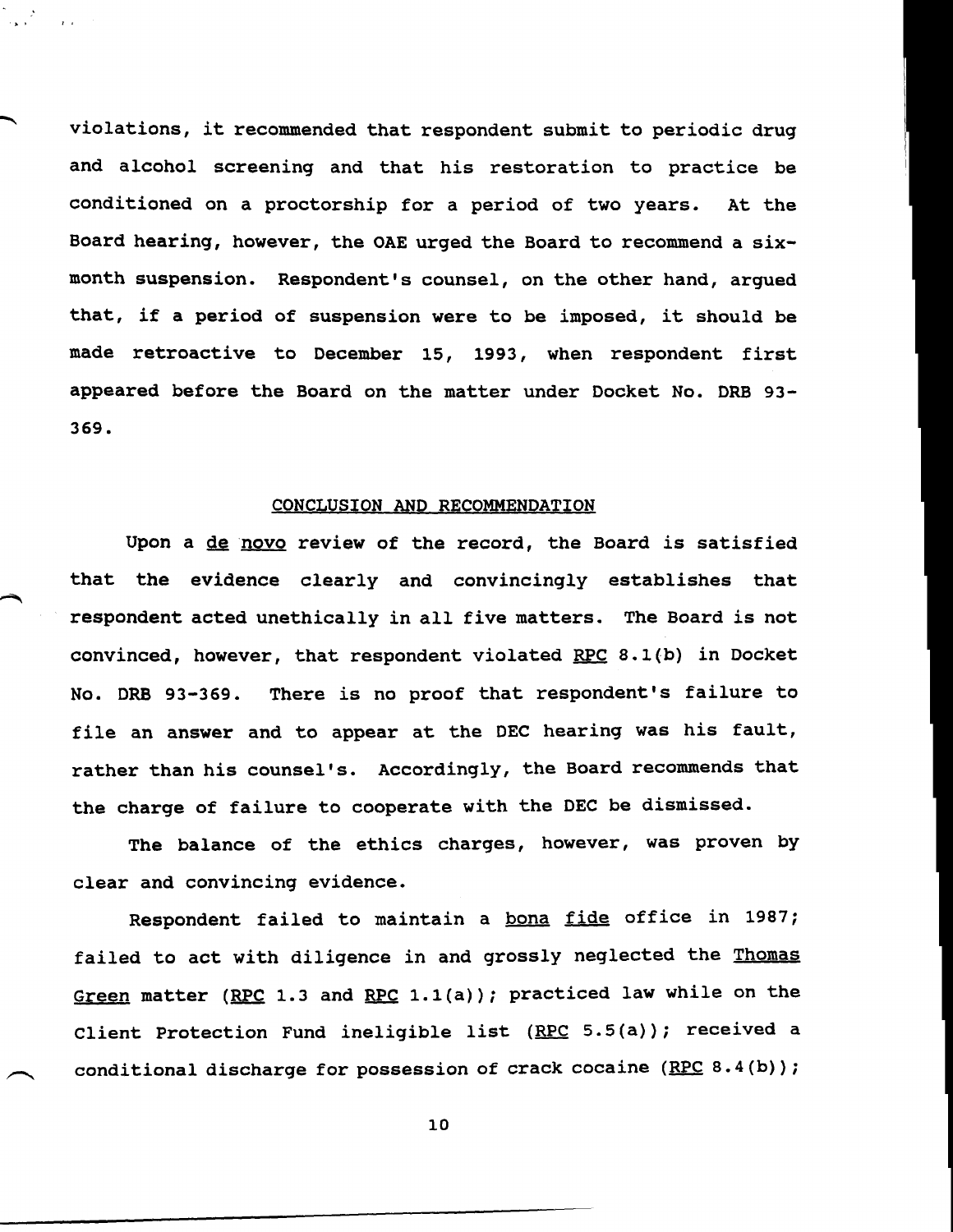grossly neglected the Ward matter (RPC 1.1(a)) and made a misrepresentation to his client  $($  RPC  $8.4$  (c)); failed to act with diligence in and grossly neglected the Eugene Green matter (RPC 1.3 and RPC 1.1(a)); failed to communicate with his client (RPC 1.4(c)); and failed to return the trial records to his client (RPC **1.16).**

One reprimand, on July 3, 1993, for lack of communication and failure to return a retainer to a client, as promised. Respondent's aggravating factor is respondent's prior private counsel urged the Board to consider, in mitigation, respondent's addiction to drugs and alcohol. Although the Board could not consider respondent's addiction to drugs as a mitigating factor,  $I_{n}$ re Terner, 120 N.J. 706 (1990) and In re Stein, 97 N.J. 550 (1984), the Board took into account that respondent's longtime addiction to alcohol -- respondent began drinking when he was fifteen years of age -- was, in some measure, responsible for his misconduct. The Board also noted that respondent has sought extensive treatment for his addictions.

There remains the issue of appropriate discipline. Respondent's possession of crack cocaine alone would merit a threemonth suspension. In re Sheppard, 126 N.J. 210 (1991) and In re Nixon, 122 N.J. 290 (1991). After taking into consideration respondent's remaining violations and his prior private reprimand, the Board unanimously recommends that he be suspended for a period of six months. The Board also recommends that respondent submit proof that he is currently drug- and alcohol-free (the last report

Ii